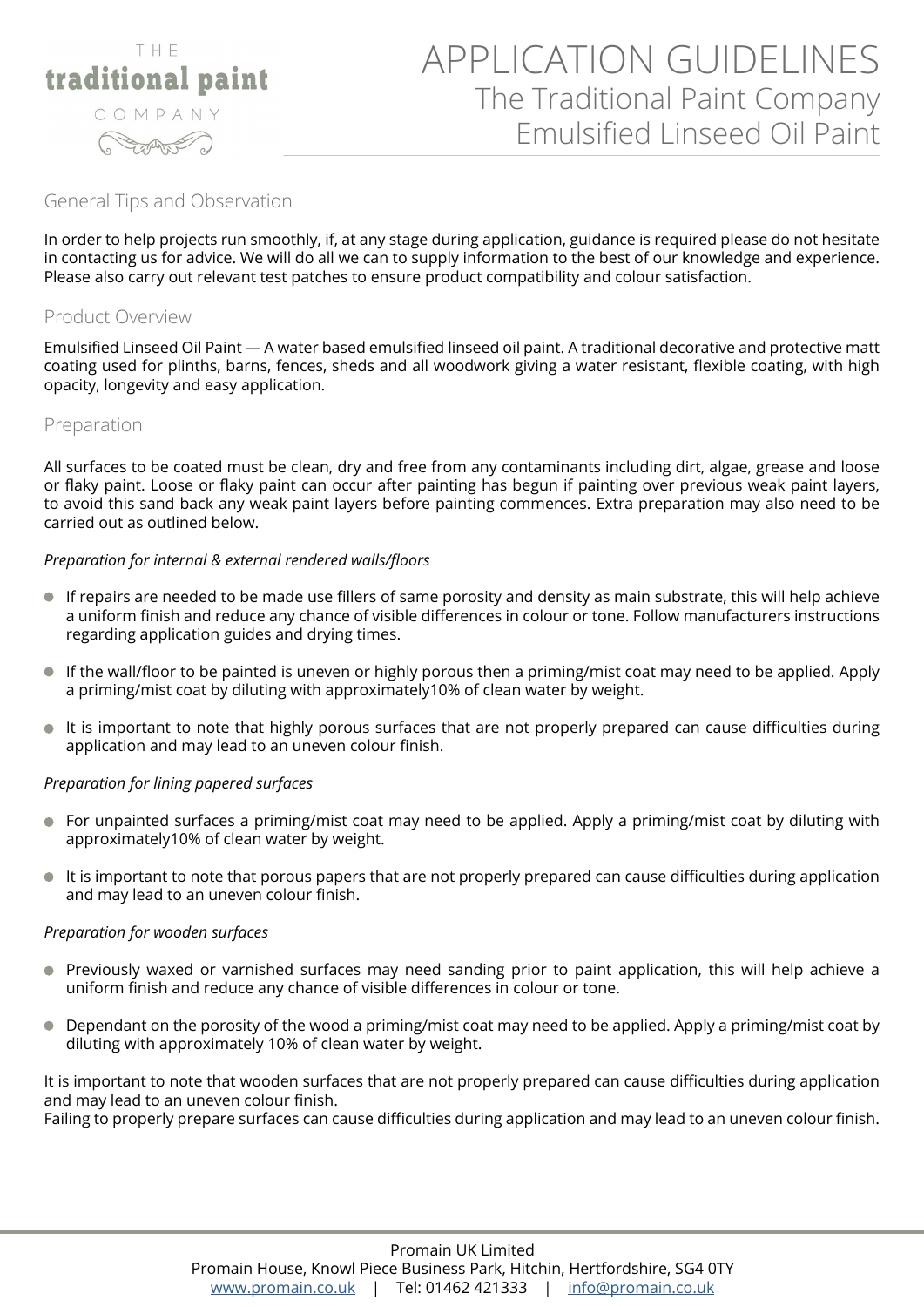

# APPLICATION GUIDELINES The Traditional Paint Company Emulsified Linseed Oil Paint

### Full Application

If using more than one tin, check that the batch numbers of each tin match, if batch numbers vary ensure you intermix tins before use. Ensure to stir all tins thoroughly before use. Before full application paint out a small test patch and allow to dry to ensure colour satisfaction.

Apply only when temperatures are above 5°C, failure to observe minimum temperature will result in poor film formation and poor adhesion. Surfaces should not be painted when the relative humidity is above 65%. A good test is to moisten the surface and if it dries within 10-15 minutes painting can begin.

Paint interiors in this order: ceiling, walls, windows, doors, and finally, the trim. Apply 2 coats.

Although the paint should be touch dry within 1 hour (average conditions) the recommended over coating time is 4 hours (average conditions) this will give enough time for the coating to fully dry out and reduce any dragging/rippling of previous coat and ensure a better finish.

# Application Method Tips

- Brush Using a good quality brush apply the paint vertically and evenly spread the paint by brushing horizontally.  $\bullet$ To avoid hard edges from paint lines, gently smooth out, or "feather," edges with the brush and always maintain a wet edge.
- $\bullet$ Roller - Using a medium pile roller apply paint in vertical and diagonal lines and repeat strokes to evenly spread the paint over the area. Repeat process working in small sections. Remember that the roller should not drip after being loaded and being moved. The roller should not require you to apply force against a surface when painting and again remember to always maintain a wet edge.
- $\sqrt{2}$
- Airless Sprayer Please refer to manufacturers advice sheets. Paint can be thinned up to a MAXIMUM of 10% by  $\bullet$ weight with clean water.

# Repaint & Touch Up Application

There may be a time when walls and surfaces have been marked or damaged and a repaint or a 'touch up' may be required.

We strongly recommend applying a full single coat to the damaged wall or walls to achieve best results and to help avoid any visible variation in colour tones and finish.

Although every batch material is weighed to within 0.1g and tight specification and quality control guidelines are always observed slight variations in colour and sheen may occur between batches & we therefore recommend where possible paint from the same batch is used for the repair/touch up coat.

When a different batch is needed intermix paint with any remaining paint from the same batch used on the wall needing repair. This again will help to avoid any visible variation in colour tones and finish.

If a 'touch up' approach is chosen then we recommend following the same preparation and application techniques used when coating the wall originally as well as using the same application tool making sure the touch ups are feathered in to make the transition from new paint to old paint less noticeable.

Over time paint colour may slightly alter both in can and on the wall and this is why a 'touch up' approach can cause difficulties when trying to achieve a uniform finish so it is again recommended a full single coat is applied to achieve best results.